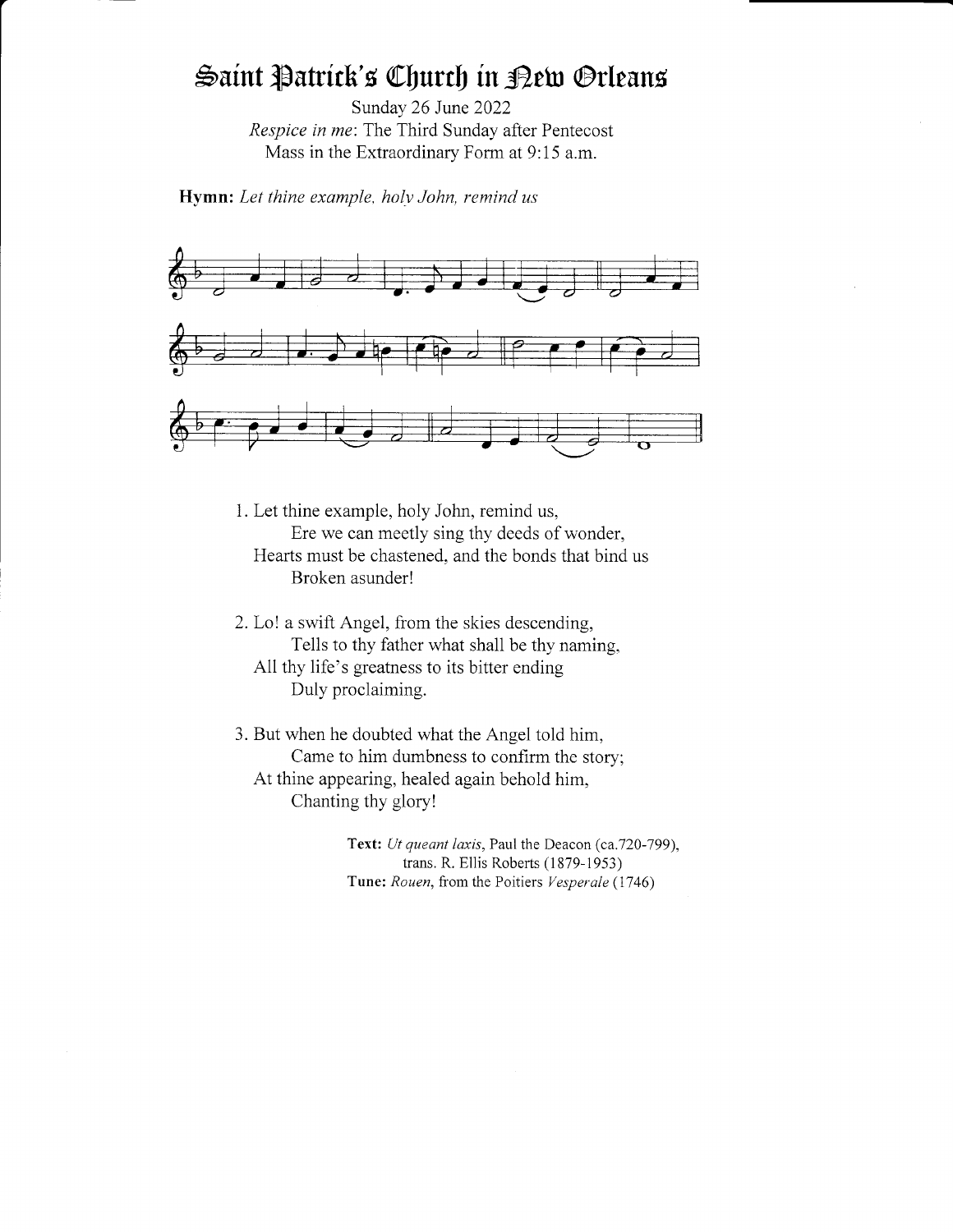## Ordinary of the Mass:

KYRIE, GLORIA, SANCTUS, & AGNUS: Mass XI green cards at the back of the church CREDO III: red Traditional Mass booklet, page 56

Motets: *Ut queant laxis* Paulus Diaconus (c.720 - c. 799)

(Office Hymn at Vespers on St. John's Day) Ut queant laxis resonare fibris Mira gestorum famuli tuorum, Solve polluti Iabii reatum, Sancte Joannes.

Nuntius celso veniens Olympo, Te patri magnum fore nasciturum, Nomen et vitæ seriem gerendæ Ordine promit.

Ille promissi dubius supemi, Perdidit promptæ modulos loquelæ; Sed reformasti genitus peremptæ Organa vocis.

[For a translation, please see the opening hymn.]

Panis angelicus, H. 243 Marc-Antoine Charpentier (1643-1704) Panis angelicus fit panis hominum; The Bread of angels becomes food<br>Dat panis cœlicus figuris terminum: for men: this heavenly Bread puts Dat panis cœlicus figuris terminum:<br>O res mirabilis! manducat O res mirabilis! manducat an end to symbols: O wondrous<br>Dominum pauper, servus et thing! that a poor and humble Dominum pauper, servus et thing! that a poor and humble<br>humilis. Servant should feast upon his l

servant should feast upon his Lord. St. Thomas Aquinas (1225-1274)

Organ: Adagio in E flat major Sir John Stainer (1840-1901) <sup>A</sup>Tune for the Tuba Eric Harding Thiman (1900-1975)